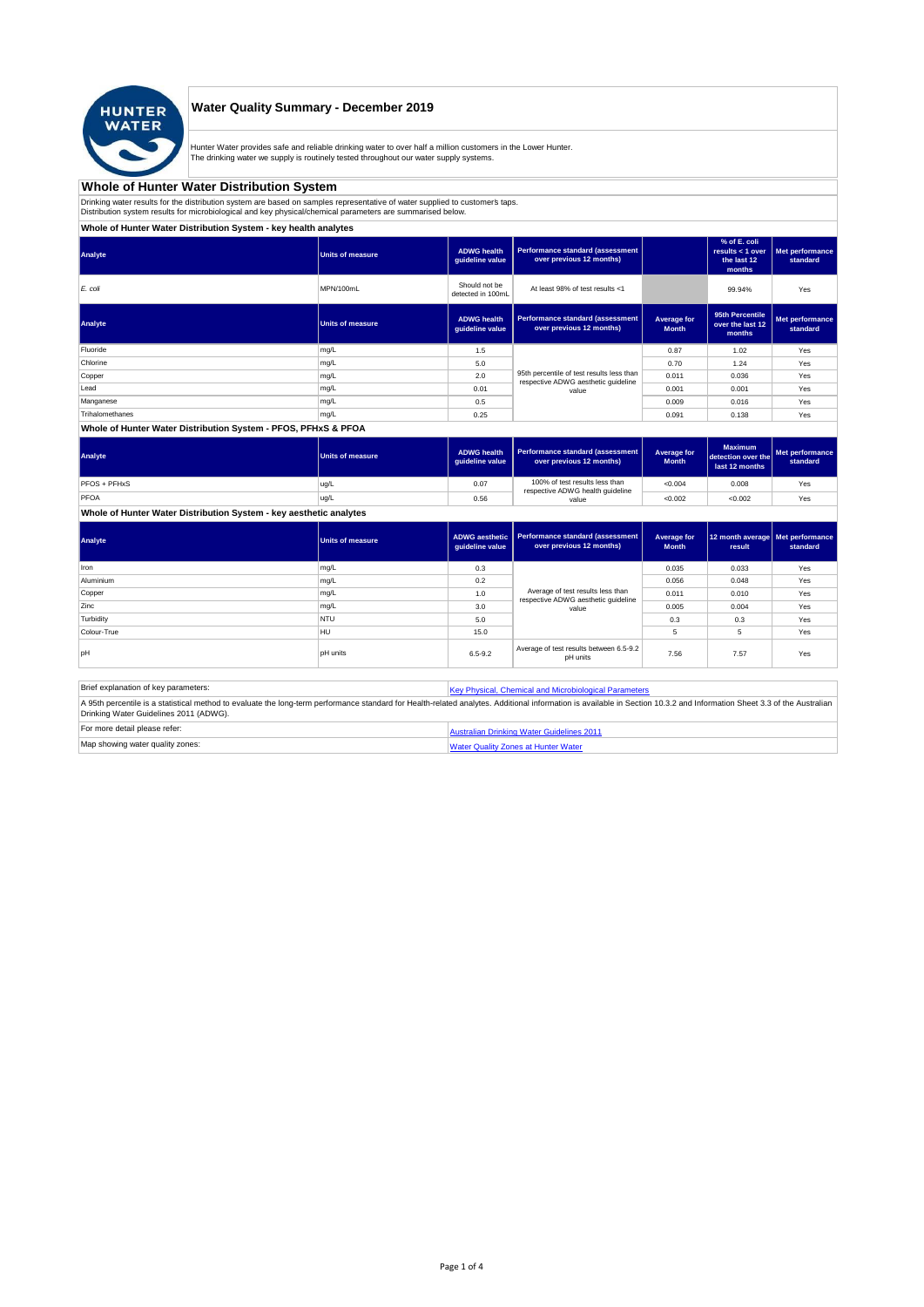# **Water Quality Zones**

| Anna Bay and Nelson Bay Zone - key health analytes |                  |                                       |                                                                                  |                             |                                                           |                             |  |  |
|----------------------------------------------------|------------------|---------------------------------------|----------------------------------------------------------------------------------|-----------------------------|-----------------------------------------------------------|-----------------------------|--|--|
| Analyte                                            | Units of measure | <b>ADWG health</b><br>quideline value | Performance standard (assessment<br>over previous 12 months)                     |                             | % of E. coli<br>results < 1 over<br>the last 12<br>months | Met performance<br>standard |  |  |
| E. coli                                            | MPN/100mL        | Should not be<br>detected in 100mL    | At least 98% of test results <1                                                  |                             | 100.00%                                                   | Yes                         |  |  |
| Analyte                                            | Units of measure | <b>ADWG health</b><br>quideline value | Performance standard (assessment<br>over previous 12 months)                     | Average for<br><b>Month</b> | 95th Percentile<br>over the last 12<br>months             | Met performance<br>standard |  |  |
| Fluoride                                           | mg/L             | 1.5                                   |                                                                                  | 0.90                        | 1.03                                                      | Yes                         |  |  |
| Chlorine                                           | mg/L             | 5.0                                   |                                                                                  | 0.75                        | 1.21                                                      | Yes                         |  |  |
| Copper                                             | mg/L             | 2.0                                   | 95th percentile of test results less than<br>respective ADWG aesthetic quideline | 0.014                       | 0.016                                                     | Yes                         |  |  |
| Lead                                               | mg/L             | 0.01                                  | value                                                                            | 0.003                       | 0.002                                                     | Yes                         |  |  |
| Manganese                                          | mg/L             | 0.5                                   |                                                                                  | 0.008                       | 0.019                                                     | Yes                         |  |  |
| Trihalomethanes                                    | mg/L             | 0.25                                  |                                                                                  | 0.069                       | 0.088                                                     | Yes                         |  |  |

### **Anna Bay and Nelson Bay Zone - PFOS, PFHxS & PFOA**

| Analyte             | Units of measure | <b>ADWG health</b><br>quideline value | Performance standard (assessment<br>over previous 12 months)       | Average for<br><b>Month</b> | <b>Maximum</b><br>detection over the<br>last 12 months | Met performance<br>standard |
|---------------------|------------------|---------------------------------------|--------------------------------------------------------------------|-----------------------------|--------------------------------------------------------|-----------------------------|
| <b>PFOS + PFHxS</b> | ug/L             | 0.07                                  | 100% of test results less than<br>respective ADWG health guideline | < 0.004                     | < 0.004                                                | Yes                         |
| PFOA                | ug/L             | 0.56                                  | value                                                              | < 0.002                     | < 0.002                                                | Yes                         |

**Anna Bay and Nelson Bay Zone - key aesthetic analytes**

| Analyte     | Units of measure | guideline value | ADWG aesthetic   Performance standard (assessment<br>over previous 12 months) | Average for<br><b>Month</b> | 12 month average   Met performance<br>result | standard |
|-------------|------------------|-----------------|-------------------------------------------------------------------------------|-----------------------------|----------------------------------------------|----------|
| Iron        | mg/L             | 0.3             |                                                                               | 0.063                       | 0.044                                        | Yes      |
| Aluminium   | mg/L             | 0.2             |                                                                               | 0.060                       | 0.048                                        | Yes      |
| Copper      | mg/L             | 1.0             | Average of test results less than<br>respective ADWG aesthetic quideline      | 0.014                       | 0.008                                        | Yes      |
| Zinc        | mg/L             | 3.0             | value                                                                         | 0.009                       | 0.004                                        | Yes      |
| Turbidity   | <b>NTU</b>       | 5.0             |                                                                               | 0.6                         | 0.3                                          | Yes      |
| Colour-True | HU               | 15.0            |                                                                               | 5                           | 5                                            | Yes      |
| lpH         | <b>pH</b> units  | $6.5 - 9.2$     | Average of test results between 6.5-9.2<br>pH units                           | 7.43                        | 7.48                                         | Yes      |

# **Chichester Zone - key health analytes**

| Analyte                              | <b>Units of measure</b> | <b>ADWG health</b><br>quideline value | Performance standard (assessment<br>over previous 12 months)                     |                             | % of E. coli<br>results < 1 over<br>the last 12<br>months | Met performance<br>standard |
|--------------------------------------|-------------------------|---------------------------------------|----------------------------------------------------------------------------------|-----------------------------|-----------------------------------------------------------|-----------------------------|
| E. coli                              | MPN/100mL               | Should not be<br>detected in 100mL    | At least 98% of test results <1                                                  |                             | 99.79%                                                    | Yes                         |
| Analyte                              | <b>Units of measure</b> | <b>ADWG health</b><br>quideline value | Performance standard (assessment<br>over previous 12 months)                     | Average for<br><b>Month</b> | 95th Percentile<br>over the last 12<br>months             | Met performance<br>standard |
| Fluoride                             | mg/L                    | 1.5                                   |                                                                                  | 0.63                        | 0.97                                                      | Yes                         |
| Chlorine                             | mg/L                    | 5.0                                   |                                                                                  | 0.60                        | 1.22                                                      | Yes                         |
| Copper                               | mg/L                    | 2.0                                   | 95th percentile of test results less than<br>respective ADWG aesthetic guideline | 0.021                       | 0.015                                                     | Yes                         |
| Lead                                 | mg/L                    | 0.01                                  | value                                                                            | 0.000                       | 0.001                                                     | Yes                         |
| Manganese                            | mg/L                    | 0.5                                   |                                                                                  | 0.008                       | 0.012                                                     | Yes                         |
| Trihalomethanes                      | mg/L                    | 0.25                                  |                                                                                  | 0.112                       | 0.158                                                     | Yes                         |
| Chichester Zone - PFOS, PFHxS & PFOA |                         |                                       |                                                                                  |                             |                                                           |                             |

| Analyte                                  | <b>Units of measure</b> | <b>ADWG health</b><br>guideline value | Performance standard (assessment<br>over previous 12 months)       | Average for<br><b>Month</b> | <b>Maximum</b><br>detection over the<br>last 12 months | Met performance<br>standard |
|------------------------------------------|-------------------------|---------------------------------------|--------------------------------------------------------------------|-----------------------------|--------------------------------------------------------|-----------------------------|
| <b>PFOS + PFHxS</b>                      | ug/L                    | 0.07                                  | 100% of test results less than<br>respective ADWG health guideline | < 0.004                     | 0.006                                                  | Yes                         |
| <b>PFOA</b>                              | lug/L                   | 0.56                                  | value                                                              | < 0.002                     | < 0.002                                                | Yes                         |
| Chichester Zone - key aesthetic analytes |                         |                                       |                                                                    |                             |                                                        |                             |

| Analyte     | <b>Units of measure</b> | guideline value | ADWG aesthetic   Performance standard (assessment<br>over previous 12 months) | Average for<br><b>Month</b> | 12 month average   Met performance<br>result | standard |
|-------------|-------------------------|-----------------|-------------------------------------------------------------------------------|-----------------------------|----------------------------------------------|----------|
| Iron        | mg/L                    | 0.3             |                                                                               | 0.028                       | 0.026                                        | Yes      |
| Aluminium   | mg/L                    | 0.2             |                                                                               | 0.069                       | 0.056                                        | Yes      |
| Copper      | mg/L                    | 1.0             | Average of test results less than                                             | 0.021                       | 0.007                                        | Yes      |
| Zinc        | mg/L                    | 3.0             | respective ADWG aesthetic quideline<br>value                                  | 0.004                       | 0.003                                        | Yes      |
| Turbidity   | <b>NTU</b>              | 5.0             |                                                                               | 0.3                         | 0.3                                          | Yes      |
| Colour-True | HU                      | 15.0            |                                                                               | 5                           | 5                                            | Yes      |
| loH         | <b>pH</b> units         | $6.5 - 9.2$     | Average of test results between 6.5-9.2<br>pH units                           | 7.68                        | 7.66                                         | Yes      |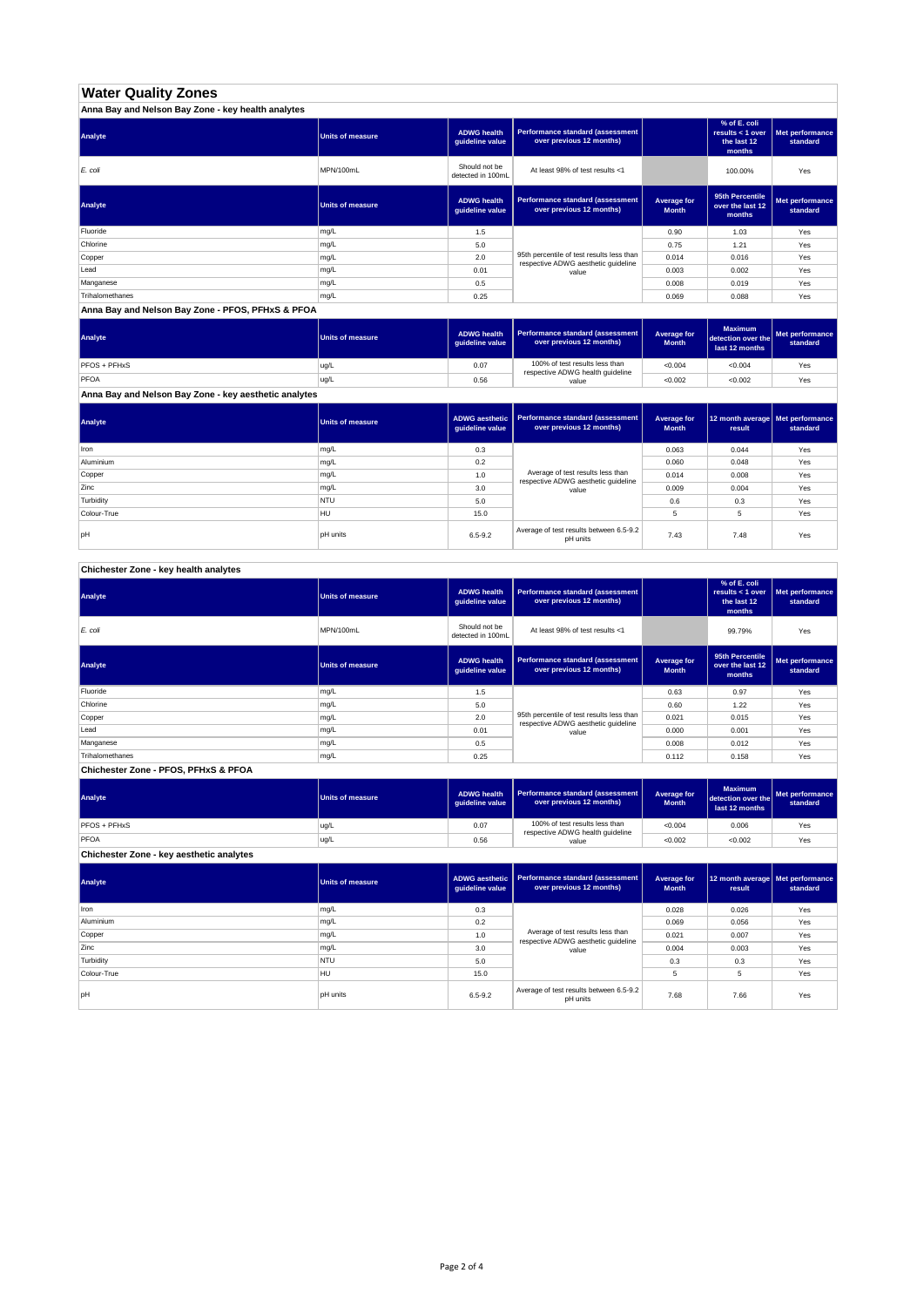| Grahamstown Zone - key health analytes |                         |                                       |                                                                                  |                             |                                                           |                             |  |  |
|----------------------------------------|-------------------------|---------------------------------------|----------------------------------------------------------------------------------|-----------------------------|-----------------------------------------------------------|-----------------------------|--|--|
| Analyte                                | <b>Units of measure</b> | <b>ADWG health</b><br>guideline value | Performance standard (assessment<br>over previous 12 months)                     |                             | % of E. coli<br>results < 1 over<br>the last 12<br>months | Met performance<br>standard |  |  |
| E. coli                                | MPN/100mL               | Should not be<br>detected in 100mL    | At least 98% of test results <1                                                  |                             | 100.00%                                                   | Yes                         |  |  |
| Analyte                                | <b>Units of measure</b> | <b>ADWG health</b><br>guideline value | Performance standard (assessment<br>over previous 12 months)                     | Average for<br><b>Month</b> | 95th Percentile<br>over the last 12<br>months             | Met performance<br>standard |  |  |
| Fluoride                               | mg/L                    | 1.5                                   |                                                                                  | 0.97                        | 1.03                                                      | Yes                         |  |  |
| Chlorine                               | mg/L                    | 5.0                                   |                                                                                  | 0.71                        | 1.23                                                      | Yes                         |  |  |
| Copper                                 | mg/L                    | 2.0                                   | 95th percentile of test results less than<br>respective ADWG aesthetic quideline | 0.008                       | 0.042                                                     | Yes                         |  |  |
| Lead                                   | mg/L                    | 0.01                                  | value                                                                            | 0.001                       | 0.002                                                     | Yes                         |  |  |
| Manganese                              | mg/L                    | 0.5                                   |                                                                                  | 0.010                       | 0.017                                                     | Yes                         |  |  |
| Trihalomethanes                        | mg/L                    | 0.25                                  |                                                                                  | 0.094                       | 0.130                                                     | Yes                         |  |  |
| Grahamstown Zone - PFOS, PFHxS & PFOA  |                         |                                       |                                                                                  |                             |                                                           |                             |  |  |

| Analyte                                   | Units of measure | <b>ADWG health</b><br>guideline value | Performance standard (assessment<br>over previous 12 months)       | <b>Average for</b><br><b>Month</b> | <b>Maximum</b><br>detection over the<br>last 12 months | Met performance<br>standard |
|-------------------------------------------|------------------|---------------------------------------|--------------------------------------------------------------------|------------------------------------|--------------------------------------------------------|-----------------------------|
| PFOS + PFHxS                              | ug/L             | 0.07                                  | 100% of test results less than<br>respective ADWG health guideline | < 0.004                            | 0.008                                                  | Yes                         |
| PFOA                                      | ug/L             | 0.56                                  | value                                                              | < 0.002                            | < 0.002                                                | Yes                         |
| Grahamstown Zone - key aesthetic analytes |                  |                                       |                                                                    |                                    |                                                        |                             |

| Analyte     | Units of measure | guideline value | ADWG aesthetic   Performance standard (assessment<br>over previous 12 months) | Average for<br><b>Month</b> | 12 month average   Met performance<br>result | standard |
|-------------|------------------|-----------------|-------------------------------------------------------------------------------|-----------------------------|----------------------------------------------|----------|
| <b>Iron</b> | mg/L             | 0.3             |                                                                               | 0.034                       | 0.035                                        | Yes      |
| Aluminium   | mg/L             | 0.2             |                                                                               | 0.044                       | 0.048                                        | Yes      |
| Copper      | mg/L             | 1.0             | Average of test results less than<br>respective ADWG aesthetic quideline      | 0.008                       | 0.012                                        | Yes      |
| Zinc        | mg/L             | 3.0             | value                                                                         | 0.004                       | 0.005                                        | Yes      |
| Turbidity   | <b>NTU</b>       | 5.0             |                                                                               | 0.3                         | 0.3                                          | Yes      |
| Colour-True | HU               | 15.0            |                                                                               |                             | 5                                            | Yes      |
| lpH         | <b>pH</b> units  | $6.5 - 9.2$     | Average of test results between 6.5-9.2<br>pH units                           | 7.50                        | 7.52                                         | Yes      |

## **Gresford Zone - key health analytes**

| Analyte                                | <b>Units of measure</b> | <b>ADWG health</b><br>guideline value                                                            | Performance standard (assessment<br>over previous 12 months)        |                             | % of E. coli<br>results < 1 over<br>the last 12<br>months | Met performance<br>standard |
|----------------------------------------|-------------------------|--------------------------------------------------------------------------------------------------|---------------------------------------------------------------------|-----------------------------|-----------------------------------------------------------|-----------------------------|
| E. coli                                | MPN/100mL               | Should not be<br>detected in 100mL                                                               | At least 98% of test results <1                                     |                             | 100.00%                                                   | Yes                         |
| Analyte                                | <b>Units of measure</b> | <b>ADWG health</b><br>guideline value                                                            | <b>Performance standard (assessment</b><br>over previous 12 months) | Average for<br><b>Month</b> | 95th Percentile<br>over the last 12<br>months             | Met performance<br>standard |
| Chlorine                               | mg/L                    | 95th percentile of test results less than<br>5.0<br>respective ADWG aesthetic quideline<br>value |                                                                     | 0.56                        | 1.32                                                      | Yes                         |
| Gresford Zone - PFOS, PFHxS & PFOA     |                         |                                                                                                  |                                                                     |                             |                                                           |                             |
| Analyte                                | <b>Units of measure</b> | <b>ADWG health</b><br>guideline value                                                            | <b>Performance standard (assessment</b><br>over previous 12 months) | Average for<br>Month #      | <b>Maximum</b><br>detection over the<br>last 12 months    | Met performance<br>standard |
| PFOS + PFHxS                           | ug/L                    | 0.07                                                                                             | 100% of test results less than                                      | < 0.004                     | < 0.004                                                   | Yes                         |
| <b>PFOA</b>                            | ug/L                    | 0.56                                                                                             | value                                                               | < 0.002                     | < 0.002                                                   | Yes                         |
| Gresford Zone - key aesthetic analytes |                         |                                                                                                  |                                                                     |                             |                                                           |                             |
| Analyte                                | <b>Units of measure</b> | <b>ADWG aesthetic</b><br>guideline value                                                         | Performance standard (assessment<br>over previous 12 months)        | Average for<br><b>Month</b> | 12 month average   Met performance<br>result              | standard                    |
|                                        |                         |                                                                                                  | respective ADWG health quideline                                    |                             |                                                           |                             |

| Analyte   | <b>Units of measure</b> | ADWG aesthetic   Performance standard (assessment  <br>over previous 12 months)<br>quideline value |                                                                                   | Average for<br><b>Month</b> | 12 month average   Met performance<br>result | standard |
|-----------|-------------------------|----------------------------------------------------------------------------------------------------|-----------------------------------------------------------------------------------|-----------------------------|----------------------------------------------|----------|
| Turbidity | <b>NTU</b>              | 5.0                                                                                                | Average of test results less than<br>respective ADWG aesthetic quideline<br>value |                             | 0.1                                          | Yes      |
| pН        | <b>pH</b> units         | $6.5 - 9.2$                                                                                        | Average of test results between 6.5-9.2<br>pH units                               | 8.06                        | 8.00                                         | Yes      |